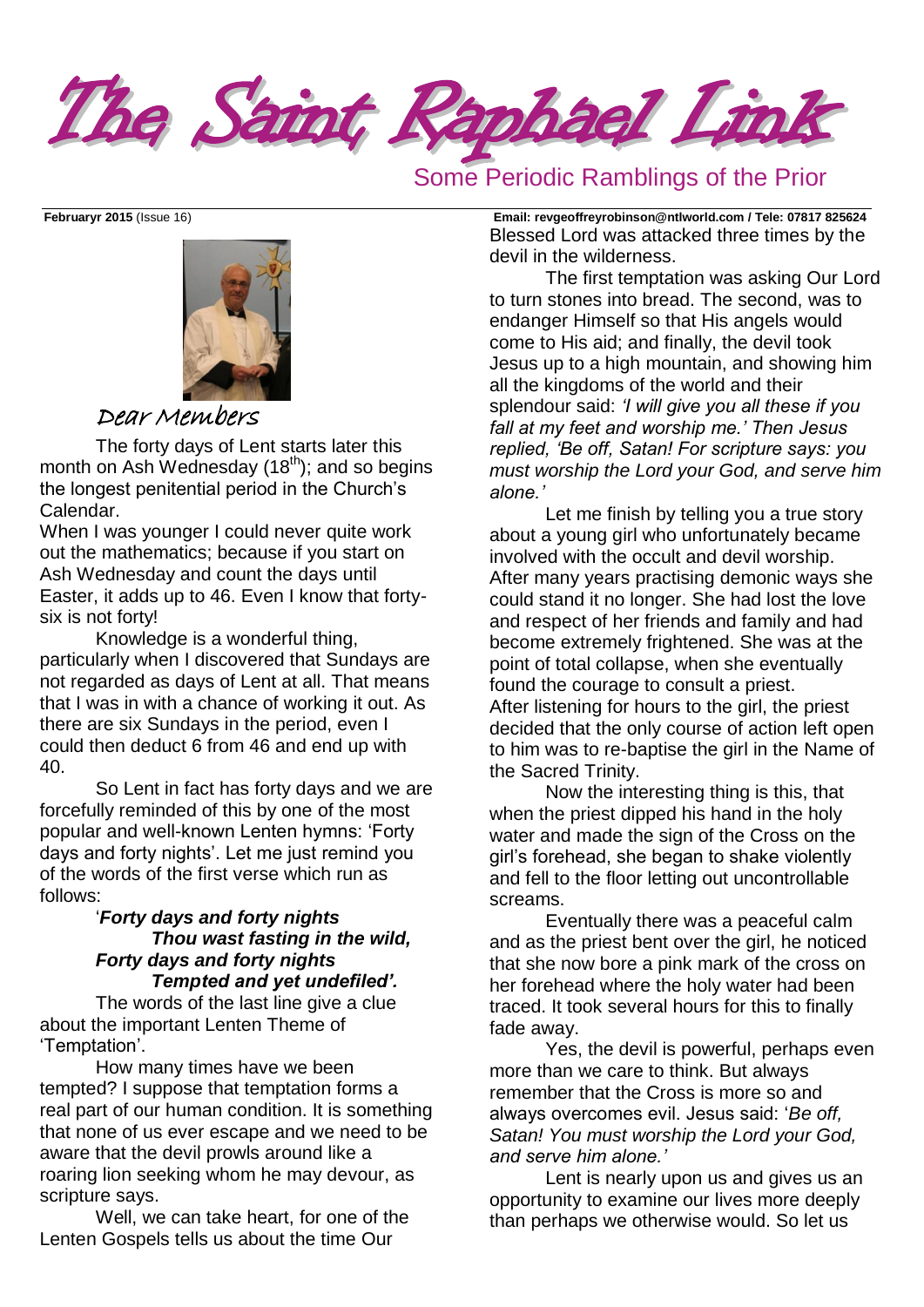reject the devil and all his works by meditating on the words of that hymn I used earlier.

*Keep, O keep us, Saviour dear, Ever constant by thy side, That with thee we may appear At the eternal Eastertide. Amen.*  $+Geof$  Fre $U$  GRAND PRIOR



#### **For your Prayers:**

Beryl Anderton / Mary Gallagher / Gillian Gaiter / Paul Shaw / Sheila Hogarth / Ivy Holland / Maddie and Alan Penlington / Ruth Barr / Kathleen Roberts / Suzie Jeng / Tracey Solley / Leslie Fudge / Thelma Thompson / Ian and Anne Weatherall / Marlene Addy / Pauline and Roy Weatherall / Ray and Doreen Connell / Margaret Smith / Florence Palmer / Sadie Sutton / Peter Bell / Norman Winstanley / Ruby & Calvin Brindley (Gozo) / John Leatherland, bishop / William Collier / Tania Walker / Tommy Ryan / John Bartle / Michael Greer / Brian Adams / Vicky Grimshaw / Patricia Grant / Brian Barber / Elizabeth Mills / Helen Kalli / Christine Felton / Lidia Flemming / Vera Balmforth / Tracey Rouse / Paul Sheridan / Roy Howard / Elaine Ingham / Carole Sagar / Albert Jones / Dianne Shipton & Derek her father / (baby) Charlotte Park / Nicole Vendettuoli / Tyler Page / Pat Crawshaw / Julie Stelling / Hannah Hudson / Cath Bromilow / Norman Dutton, archbishop / Bishop Mike & Olive Ward / Margaret Rixon / Vivienne Ainsworth / Jo Kelly / Beverley Corby / Elaine Coope / Jean & Alan Rothwell / Ivor MacFarlane / Alan Ferguson.

Answers to Locations: 1. Peterborough Cathedral / 2, Tyburn Convent in London / 3. Holyrood Abbey in Scotland

## **Calendar of Saints**



**SAINT NICHOLAS HIS [FEAST DAY](http://www.catholic.org/saints/f_day/) IS 14TH FEBRUARY**

On February 14, fancy restaurants will be booked solid, florists will do their best business of the year, and children's backpacks will be stuffed full of heart-shaped cards from classmates. And it's all thanks to [St. Valentine.](http://topics.pennlive.com/tag/valentine) So before you indulge in those little heartshaped sweets with "Be Mine" written on them, here's the info on the man of the hour.

#### **Who is St. Valentine?**

Well, there was actually more than one. There's nearly a dozen martyred saints named Valentine, but February 14 is the feast day that commemorates [St. Valentine of Rome,](http://www.catholic.org/saints/saint.php?saint_id=159) who lived in the third century.

#### **What did Valentine of Rome do?**

Like most stories from so long ago, it's hard to discern which parts of the story are true and which ones were exaggerated or conflated with the acts of other martyrs of the early Christian church. But we're pretty sure that Valentine of Rome was arrested and executed for, among other crimes, performing marriages for members of the early Christian church and others who may have been forbidden from marrying.

#### **Is that why he's connected with love and romance?**

Pretty much. There's some speculation that his feast day on February 14 coincided with some kind of Roman fertility ritual celebrated around the same time, but evidence is spotty.

#### **Why is he so popular today?**

Mostly due to one [Geoffrey Chaucer,](http://www.biography.com/people/geoffrey-chaucer-9245691) who wrote a lot about St. Valentine and connected him to the idea of courtly love in 14th century Europe. Chaucer was one of the founders of what would become English literature, so he had a pretty big influence.

#### **So why do we give gifts, flowers and cards called "valentines"?**

That tradition of courtly love included lots and lots of gifts - poems, tokens of affection, and so on. A continual stream of gifts proved that you were sincere in your affection. The tradition continues to today, where flowers and chocolates are the cliché.

Legend also says that St. Valentine, before his execution, wrote a letter to his jailer's daughter and signed it, "Your Valentine." It might not be true, but it's a good story regardless.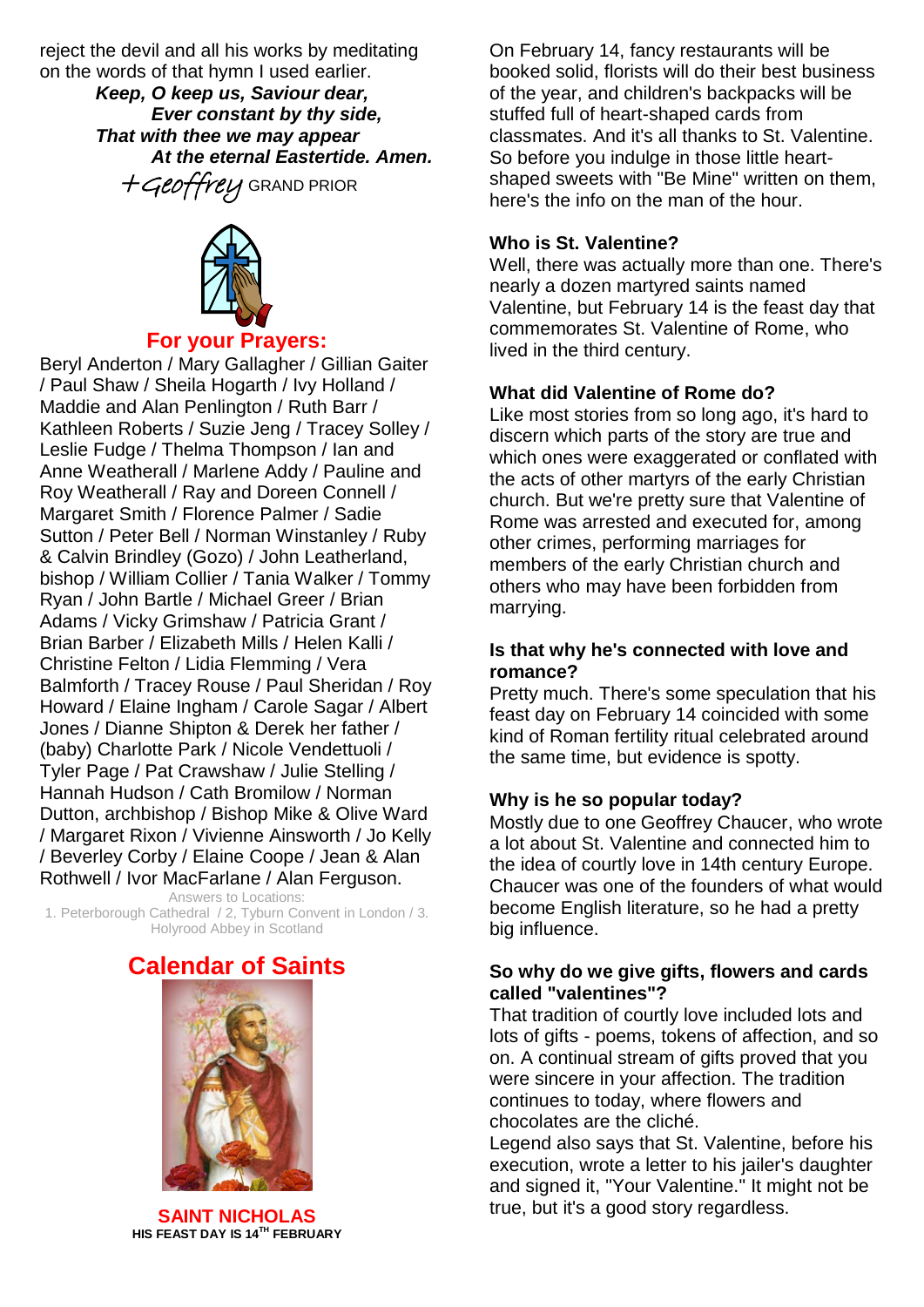#### **Did the Romans have any other influence on Valentine's Day?**

Other than the obvious - Cupid, the winged, eternally youthful, love-arrow-shooting god of desire, attraction and affection - it was the Romans who believed that there was a vein that ran from the left hand's ring finger directly to the heart. Thus explaining why we use that finger for engagement and wedding rings.

### **So Valentine is the patron saint of love?**

As well as beekeepers and epilepsy, yes, he's the patron saint of affianced couples, happy marriages and love.

## **Wait, epilepsy?**

Epilepsy was once known as St. Valentine's Malady. The faithful used to invoke him in protection against epileptic fits and fainting. In some places in Europe, people still hand out [key charms](http://en.wikipedia.org/wiki/Saint_Valentine%27s_Key) to invoke that protection.

## **Story Corner The Atheist and the Bear**

An atheist was taking a walk through the woods. 'What majestic trees! What powerful rivers! What beautiful animals!', he said to himself.

As he continued walking alongside the river he heard a rustling in the bushes. Turning to look, he saw a 7 foot grizzly charging towards him.

He ran as fast as he could up the path. Looking over his shoulder he saw that the bear was closing in on him. His heart was pumping frantically and he tried to run even faster.

He tripped and fell on the ground. He rolled over to pick himself up but saw the bear raising his paw to take a swipe at him.

At that instant the atheist cried out: 'Oh my God!...'

Time stopped.

The bear froze.

The forest was silent.

It was then that a bright light shone upon the man and a voice came out of the sky saying:

'You deny my existence for all of these years, teach others I don't exist and even credit creation to a cosmic accident. Do you expect me to help you out of this

predicament? Am I to count you as a believer?'

The atheist looked directly into the light.

'It would be hypocritical of me to suddenly ask you to treat me as a Christian now, but perhaps, could you make the BEAR a Christian?'

'Very well, 'said the voice. The light went out, and the sounds of the forest resumed.

And then the bear lowered his paw, bowed his head and spoke: 'Lord, bless this food which I am about to receive and for which I am truly thankful, Amen.'

# **Cook's Corner**



# Bishop's Cider Pudding

Ingredients:

½ pint of cider / 8oz mixed dried fruit / 3oz glace cherries (chopped) / 3oz dried dates, (chopped) / 4oz fresh white bread crumbs / 3oz shredded suet / 4oz caster sugar / grated rind of one orange / 4oz plain flour / 1 level teaspoon of mixed spice / 2 large eggs / 2pint pudding basin, lightly greased.

### **Method:**

Mix the dried fruit, cherries and dates together in a bowl. Stir in the breadcrumbs, suet, sugar and orange rind. Sift the flour with the mixed spice then stir it into the fruit mixture. Beat the eggs and cider together, stir into the fruit and mix well.

Spoon the mixture into the prepared basin and press it down firmly.

Grease a double sheet of greaseproof paper, fold a pleat down the centre then place over the basin and secure with string. Put the basin in a steamer or pan 1/3 full with hot water; cover and steam for 3 hours. Check the water level during cooking and top up with boiling water when necessary. Turn the pudding out onto a plate and serve with fresh orange slices and custard or sauce of choice